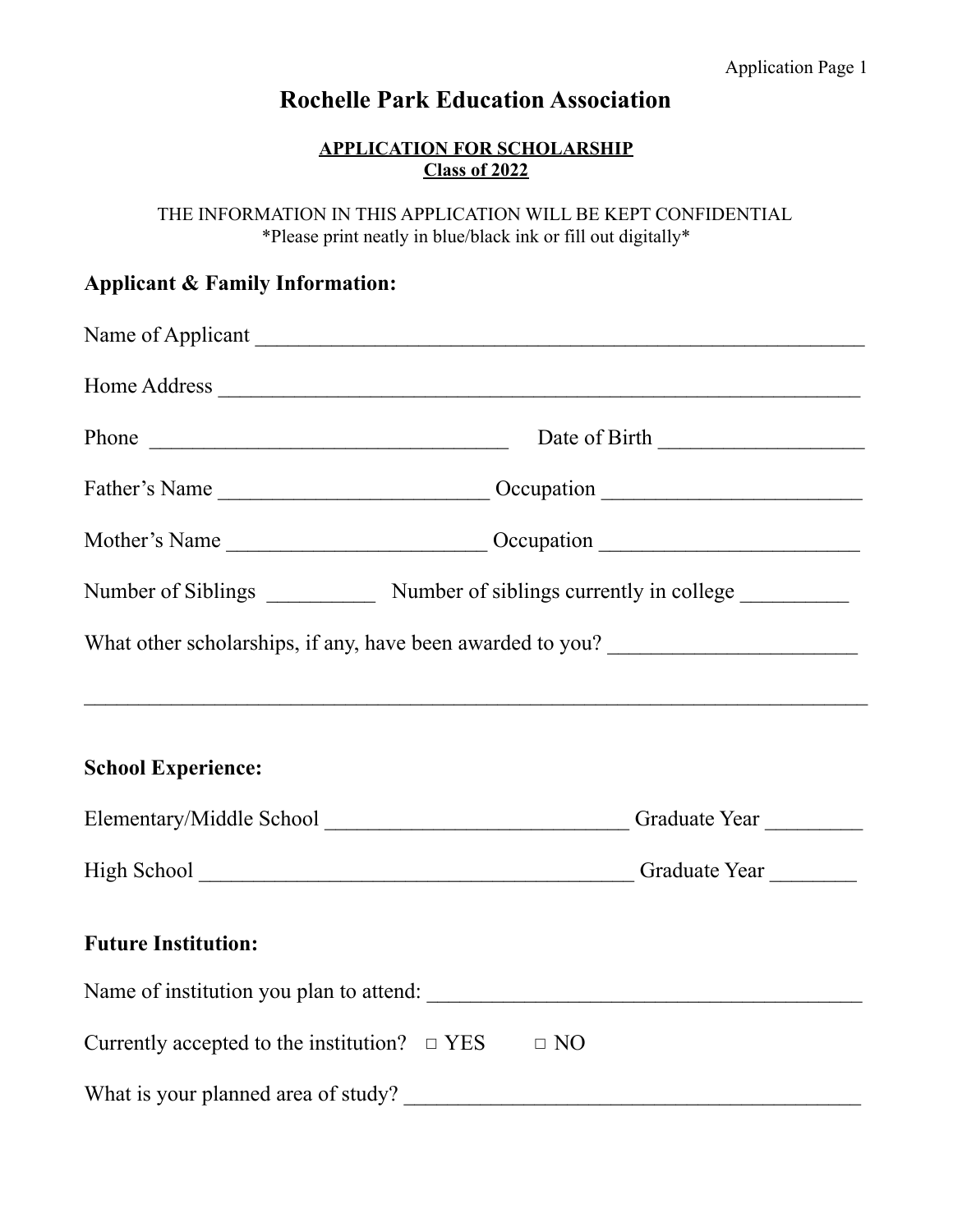# **Rochelle Park Education Association**

### **APPLICATION FOR SCHOLARSHIP**

**\*\*\*To ensure fairness to all applicants, all elements on this page must be verified with the school/community activity leader. Parents cannot sign off on activities.\*\*\* \*Due to restrictions of COVID-19, please provide the**

**contact informatio**n **(name & email/phone #) of activity leader in place of a signature\***

**School Activities:** Including any honors you received (can be verified by school principal/teacher or guidance office), any offices you held, and years of participation. Use separate paper if necessary.

| <b>SCHOOL ACTIVITIES</b> | # OF YEARS<br>OR GRADE # | <b>VERIFICATION</b><br>SIGNATURE/CONTACT |
|--------------------------|--------------------------|------------------------------------------|
|                          |                          |                                          |
|                          |                          |                                          |
|                          |                          |                                          |
|                          |                          |                                          |
|                          |                          |                                          |
|                          |                          |                                          |
|                          |                          |                                          |
|                          |                          |                                          |
|                          |                          |                                          |

**Community Activities:** Can include work experience, volunteer opportunities, extra-curricular activities, etc.. Use separate paper if necessary.

| <b>SCHOOL ACTIVITIES</b> | # OF YEARS<br><b>OR GRADE#</b> | <b>VERIFICATION</b><br>SIGNATURE/CONTACT |
|--------------------------|--------------------------------|------------------------------------------|
|                          |                                |                                          |
|                          |                                |                                          |
|                          |                                |                                          |
|                          |                                |                                          |
|                          |                                |                                          |
|                          |                                |                                          |
|                          |                                |                                          |
|                          |                                |                                          |